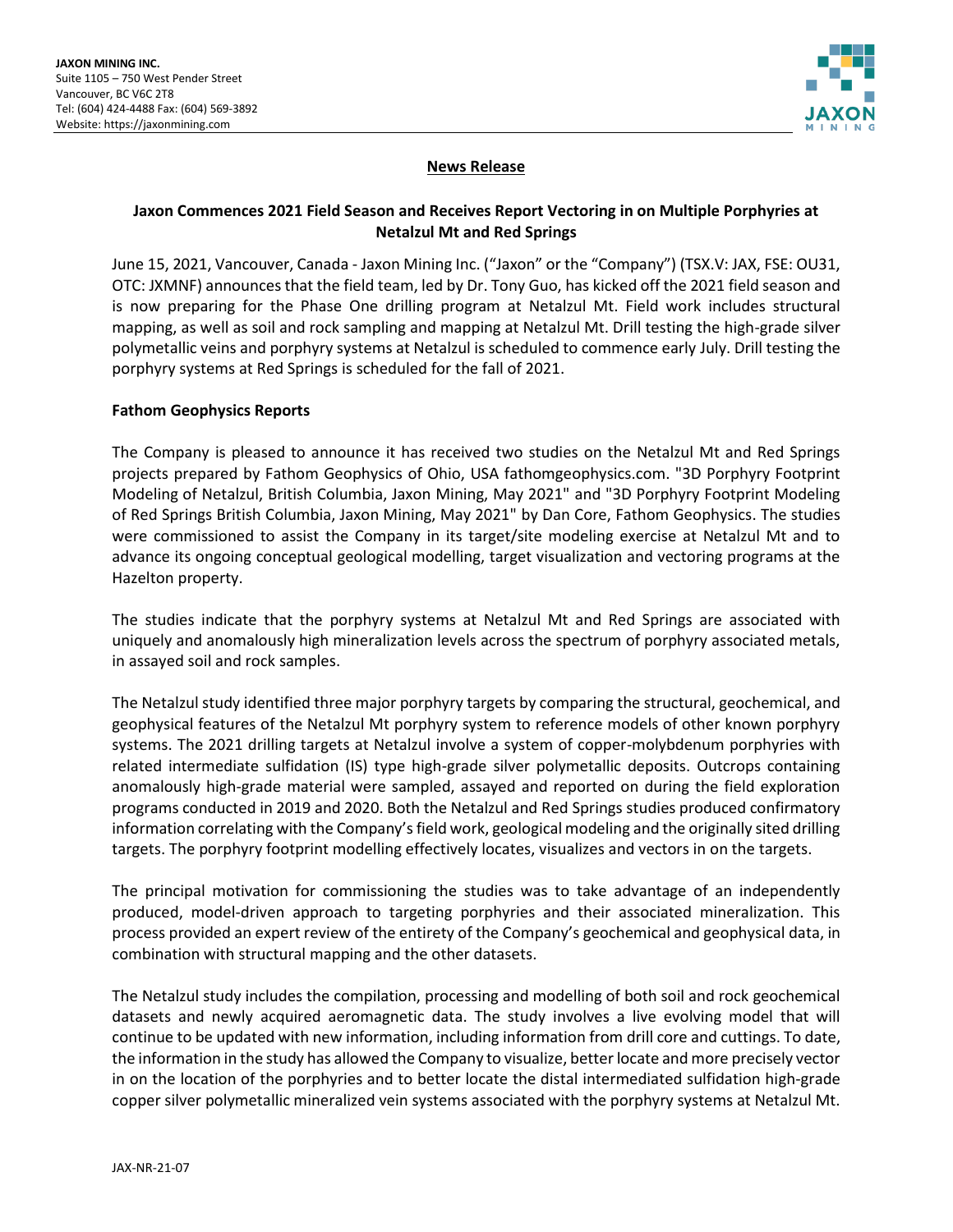Further sampling work will be completed, as recommended. Additional work around the results of the Red Springs study will be conducted later in the summer of 2021 prior to commencing the Phase 2 drilling program.

Highlights of the Netalzul study include:

- Five potential targets were defined by applying the footprint modeling method to the Netalzul soil and rock data (Table 1, Figures 1-4). Four of these five targets, FG-NZ-Soils-1 and 2, FG-NZ-Rocks-1 and 2, will be drill tested in Phase One of the 2021 drilling program (Figure 6). The 3D footprint models indicate that the FG-NZ-Soils-1, FG-NZ-Rocks-1 and FG-NZ-Rocks 2 targets all have the potential for deep mineralization, down to 800-1200 meters in depth.
- Geophysical signatures of the porphyry mineralization are recognized as discrete magnetic lows or magnetic highs. Four potential porphyry Cu-Mo or other mineralization centers were identified. Two are magnetic highs and two are magnetic lows; these could be the porphyry centers depending on which part of the porphyry is exposed (Figure 5). Three of these porphyry centers will be drill tested in the 2021 Phase One drilling program (Figure 5). Porphyry mineralization showings previously observed are within or near these porphyry targets defined by the Netalzul study.
- Ring structures in the northwestern corner of the magnetic anomaly are considered a caldera collapse (Figure 6) with the potential to be a low-grade bulk tonnage epithermal Ag-Au deposit, based on both rock and soil sampling in 2020 and 2021.

Mr. John King Burns, CEO and Chairman of Jaxon Mining, commented, "To develop sophisticated geological models of the Netalzul Mt and Red Springs projects, our team has integrated the use of advanced geochemical and geophysical methods as exploration tools in combination with structural mapping work. Dr. Guo has organized and is conducting a world class, multi-disciplinary exploration program in pursuit of multiple targets, each with the scope, scale and features necessary to become a commercial copper (polymetallic) mine."

"We are applying all appropriate tools to help us build better and more accurate models of our targets, and we will continue to conduct comprehensive and disciplined exploration as we develop those targets. Our approach reduces drilling risks and expenses and allows for improved drilling results. This systematic and interdisciplinary approach takes time but allows us to delineate and create well-developed and more accurate pictures of our targets before commencing drill testing. Fathom's work indicates the porphyries are there and should be pregnant with metal. We are looking forward to the 2021 drill programs demonstrating that."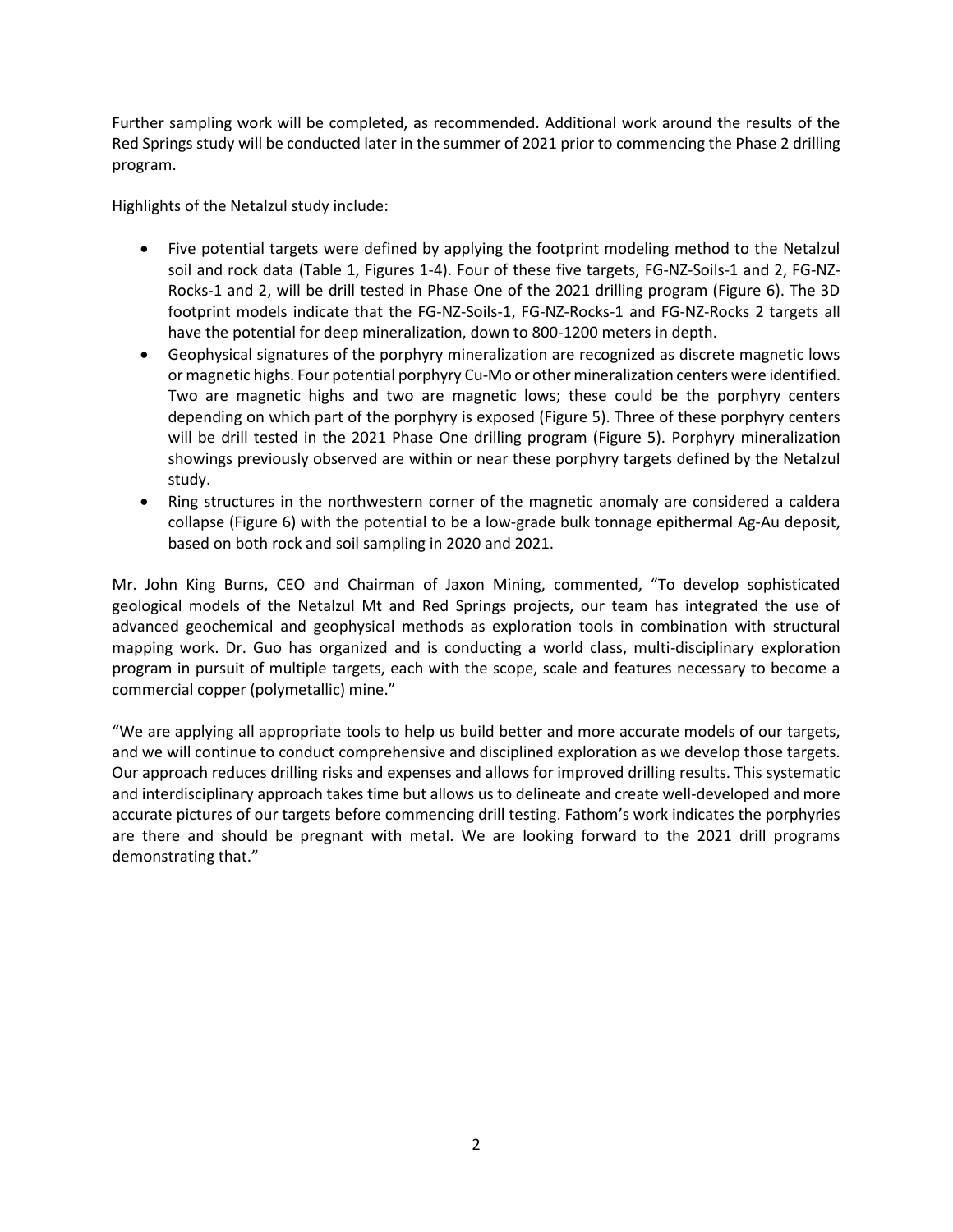| <b>Target</b>        | x      |         | <b>RL</b> | <b>DEM</b> | <b>Depth</b> |                | <b>Ranking Comments</b>                                                                                               |
|----------------------|--------|---------|-----------|------------|--------------|----------------|-----------------------------------------------------------------------------------------------------------------------|
| <b>FG-NZ-Soils-1</b> | 626630 | 6129400 | 640       | 1720       | 1080         |                | High ranking target that is reasonably<br>well constrained but is centered under a<br>gap in the soils.               |
| <b>FG-NZ-Soils-2</b> | 626870 | 6129310 | 1530      | 1630       | 100          | $\mathcal{P}$  | Located above FG-NZ-Soils-1. The target<br>is larger and located more to the west in<br>Ithe unconstrained results.   |
| <b>FG-NZ-Rocks-1</b> | 626300 | 6130000 | 1260      | 1520       | 260          | 3              | Very high scoring target though both the<br>X-Y location and depth are poorly<br>constrained due to sample locations. |
| <b>FG-NZ-Rocks-2</b> | 626310 | 6129270 | 930       | 1695       | 765          | $\overline{4}$ | Poorly constrained target south of FG-<br>NZ-Rocks-1.                                                                 |
| <b>FG-NZ-Rocks-3</b> | 625800 | 6129850 | 960       | 1525       | 565          | 5              | Poorly constrained target west of FG-NZ-<br>Rocks-1.                                                                  |

Table 1: Targets highlighted by the footprint modeling method applied to the Netalzul soil and rock data.



Figure 1: Netalzul\_Soils\_Halley\_90th\_3D Targeting Results Plan View – Soils Well-constrained at Netalzul Mt. project (The image above shows the 0.18 isosurface of the results for the soil data using a model built using the Halley model geometry with thresholds generated using the 90th percentile of the soil data. The results are masked to show only well-constrained targets. The central part of the survey is highlighted as a high-ranking target. The target is split into a shallow and deep part. Results could be improved if the gaps in the soil survey were filled.)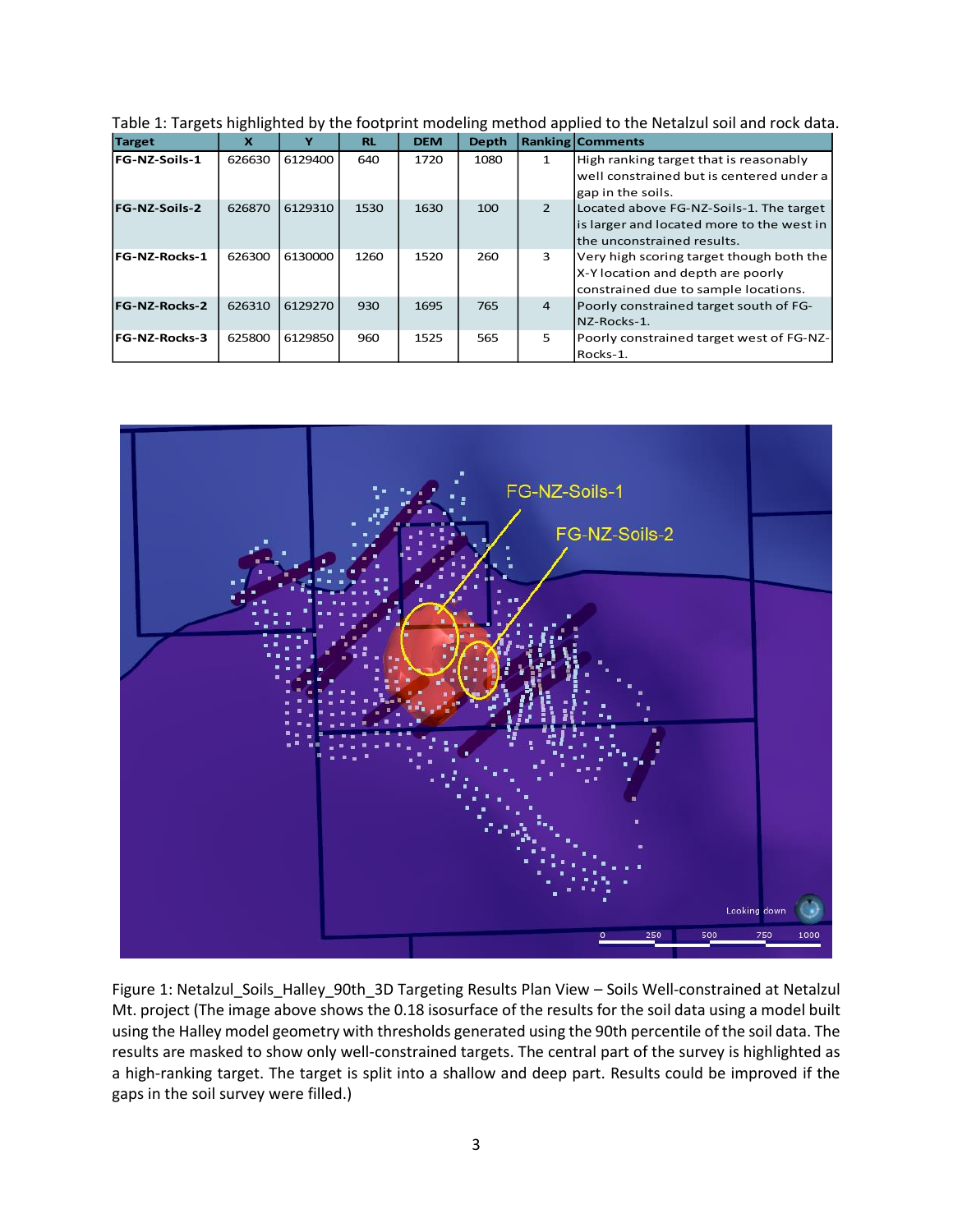

Figure 2. Netalzul\_Soils\_Halley\_90th\_Const\_3D Targeting Results Section View – Soils well-constrained (The image above shows a cross section through the well-constrained soil processing results. The section is from 626050E 6128675N on the left to 627225E 6130075N on the right. The near-surface part of the target area is less well-constrained because the deeper part of the model is narrower.)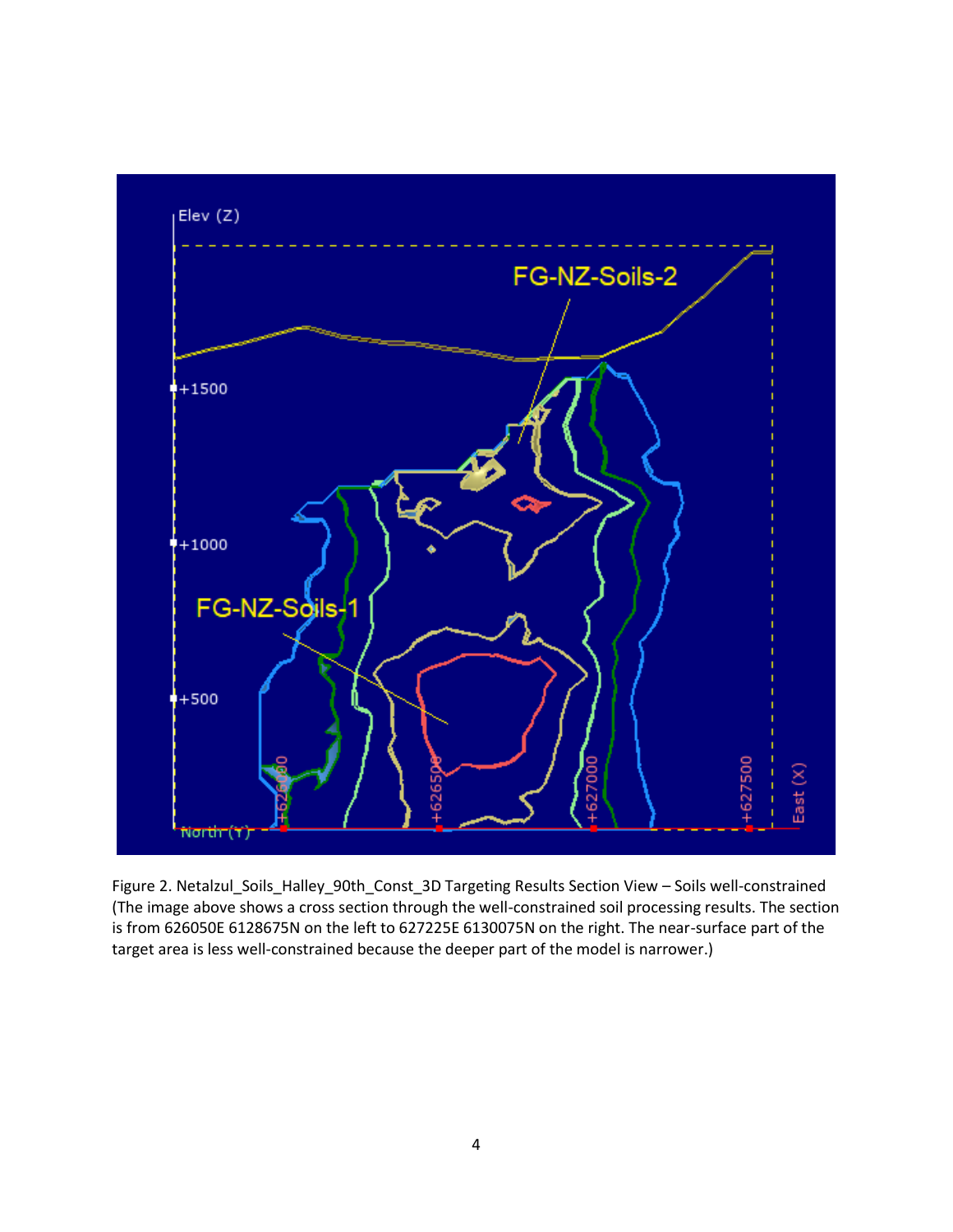

Figure 3. Netalzul\_Rocks\_Halley\_Const\_3D Targeting Results Plan View – Rocks well-constrained (The image above shows the 0.85 isosurface of the results for the rock samples using the Halley model. The results are masked to show the better constrained parts of the results. FG-NZ-Rocks-1 is a relatively vertically extensive target and scores very highly. Additional rock chip sampling would be necessary to determine if the best target location is more likely at FG-NZ-Rocks-1 or FG-NZ-Soils-1.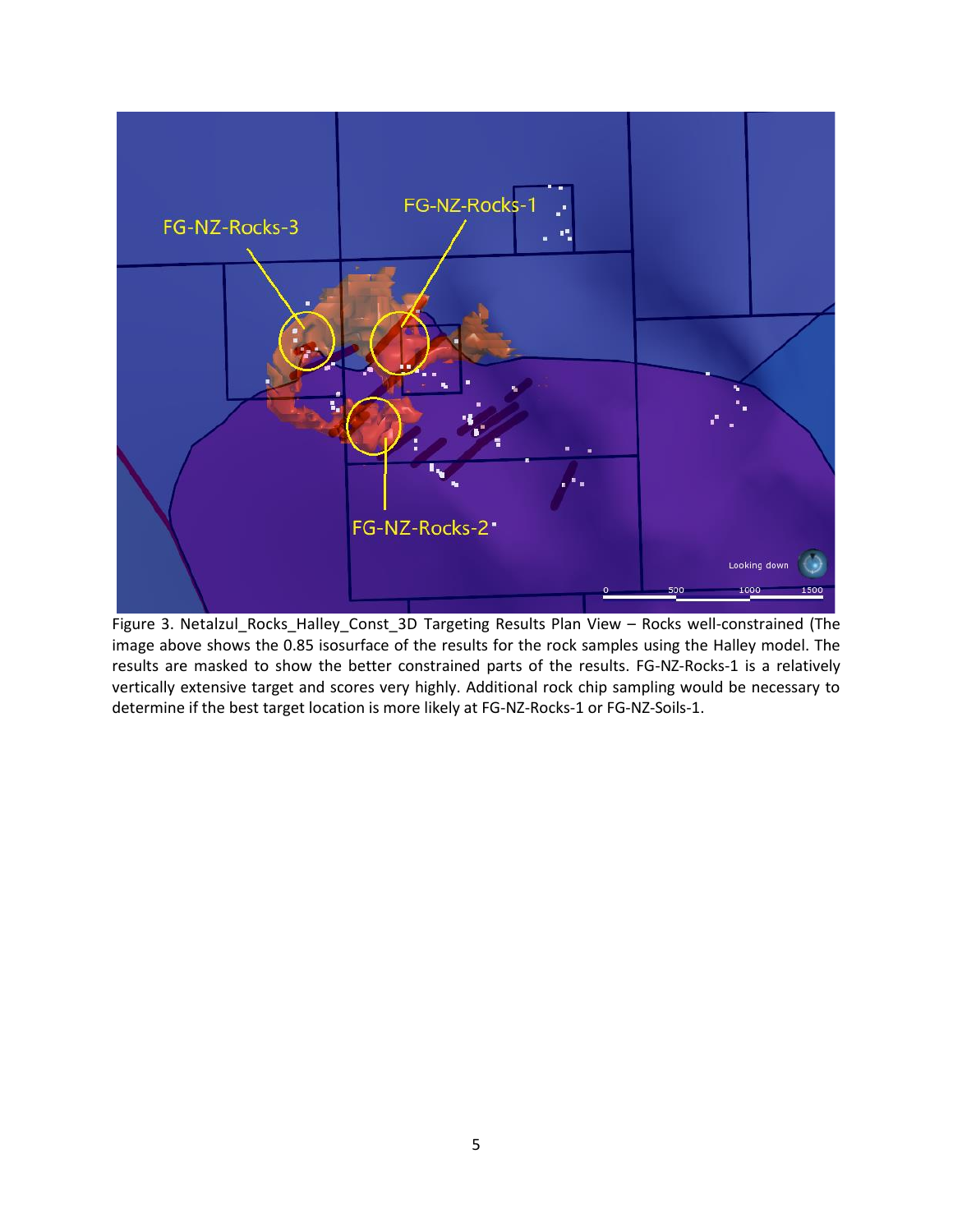

Figure 4. Netalzul\_Rocks\_Halley\_Const\_3D Targeting Results Section View – Rocks well-constrained (The image above shows a cross section through the well-constrained rock processing results. The section is from 626075E 6128800N on the left to 626675E 6130690N on the right. Masking to the more wellconstrained areas reduces some of the noise. Additional sampling would help further constrain the targets.)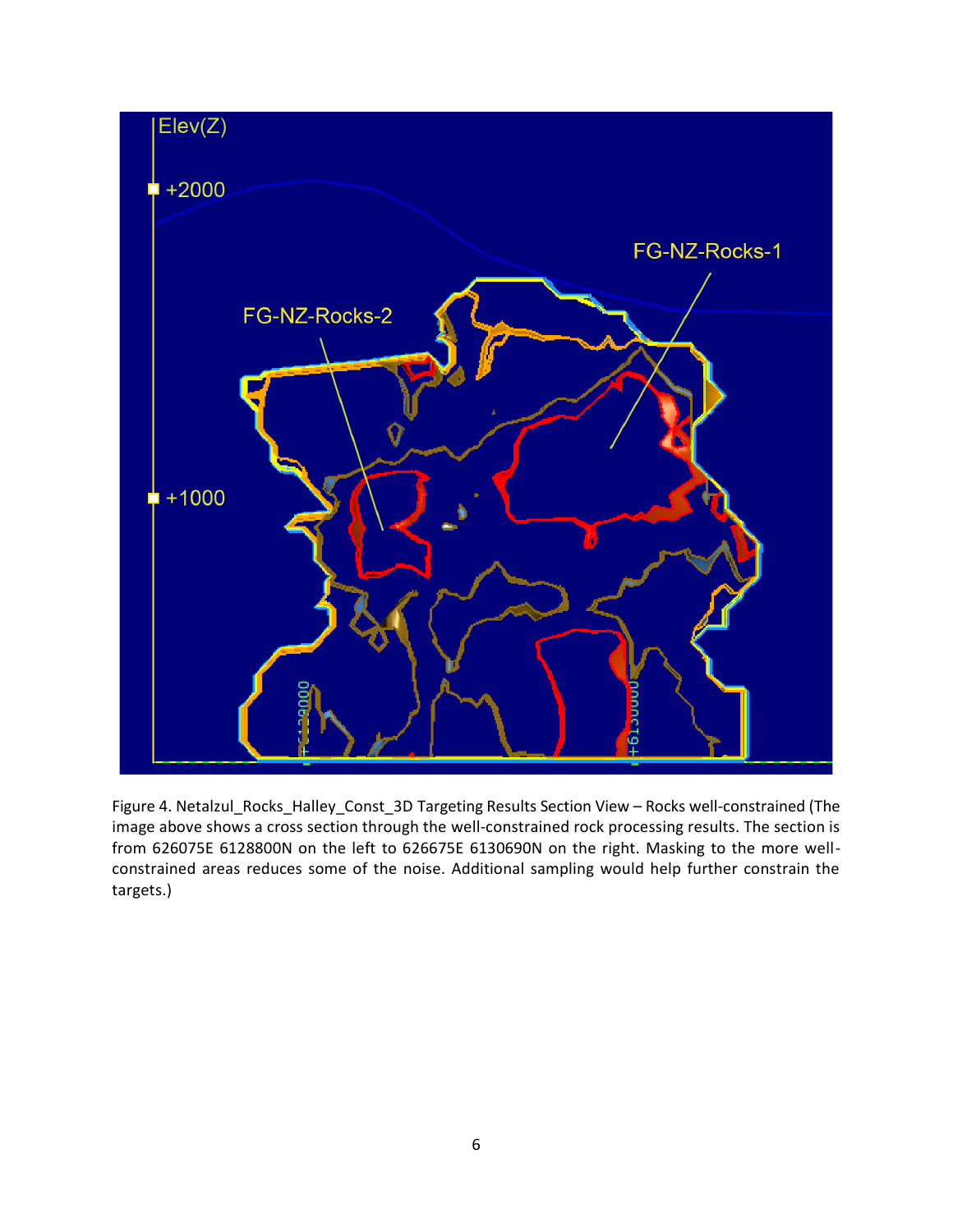

Figure 5. Jaxon's 2021 planned drill hole locations and Dr. Core's geochemical footprint model targets and aeromagnetic data interpretation image map.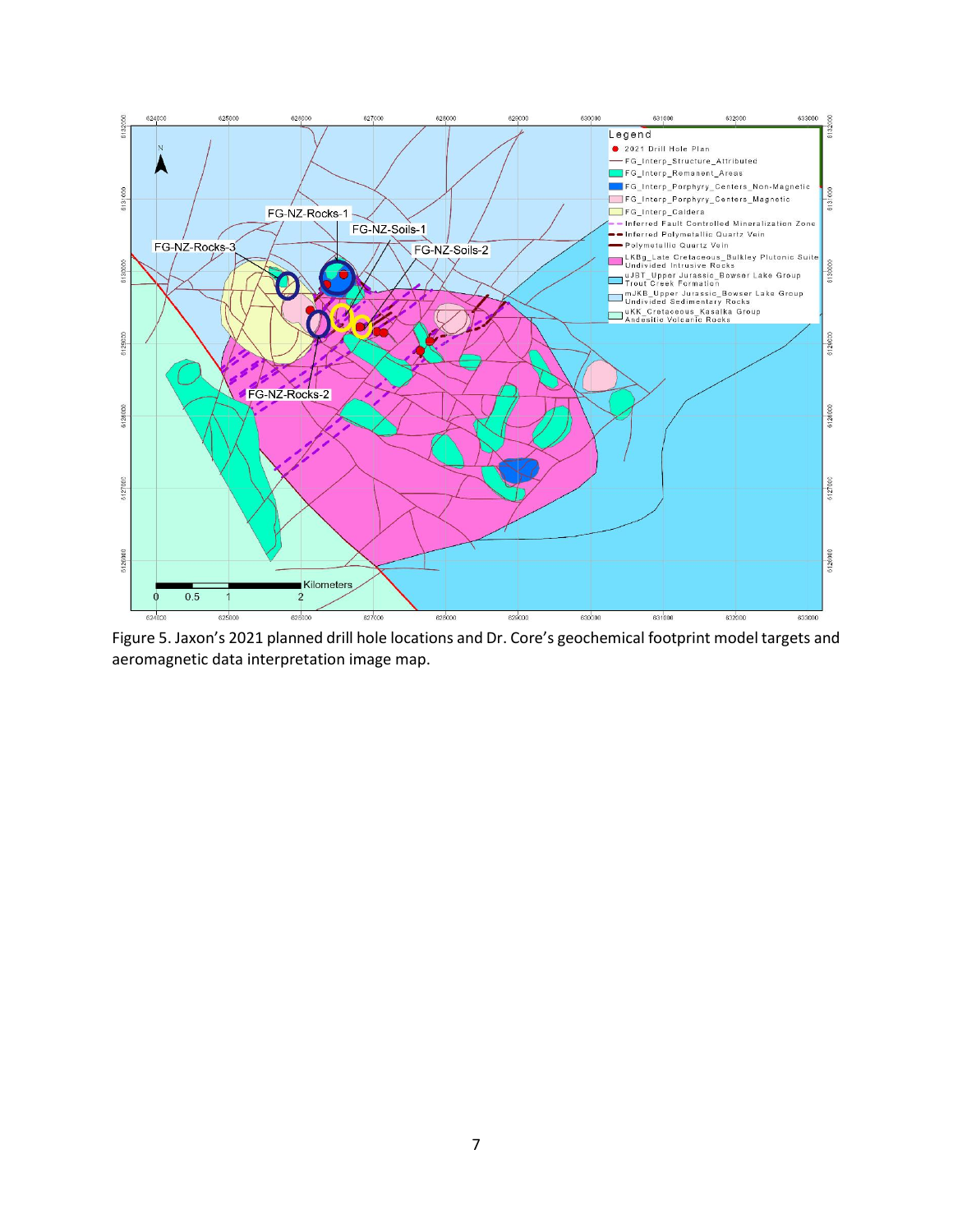

Figure 6. Structural and Magnetic Anomalies Interpretation Image Map at Netalzul Mt. project (Structural, mineralization and magnetic anomalies interpreted from the magnetic data over the Netalzul area, as indicated in the legend).

### **Qualified Person**

Yingting (Tony) Guo, P.Geo., President and Chief Geologist of Jaxon Mining Inc., a Qualified Person as defined by National Instrument 43-101, has reviewed, and prepared the scientific and technical information and verified the data supporting such scientific and technical information contained in this news release.

### **About Fathom Geophysics**

Fathom Geophysics provides geophysical and geoscience data processing and targeting services to the minerals and petroleum exploration industries, from the regional scale through to the near-mine deposit scale. Among the data types we work on are: potential field data (gravity and magnetics), electrical data (induced polarization and electromagnetics), topographic data, seismic data, geochemical data, precipitation and lake-level time-lapse environmental data, and remotely-sensed (satellite) data such as Landsat and ASTER.

Fathom Geophysics offers automated data processing, automated exploration targeting, and the ability to tailor-make data processing applications. Fathom Geophysics' automated processing is augmented by expert geoscience knowledge drawn from in-house staff and from details relayed to us by the project client. Fathom Geophysics also offers standard geophysical data filtering, manual geological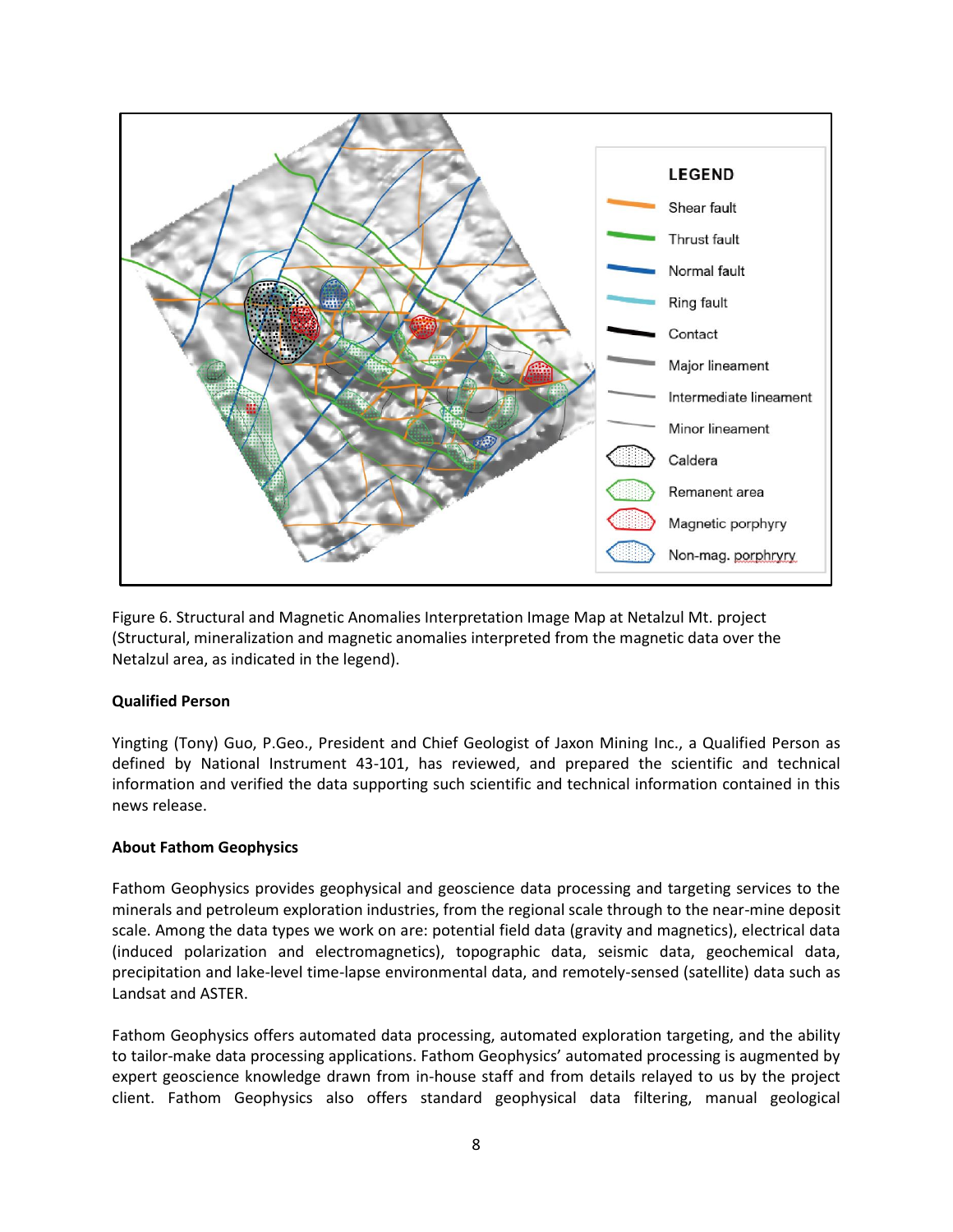interpretations, and a range of other exploration campaign-related services, such as arranging surveys and looking after survey-data quality control.

#### **About Jaxon Mining Inc.**

Jaxon Mining is a Canadian-based exploration and development company pursuing the discoveries of commercial scale and grade Cu, Au, Ag, polymetallic projects. Jaxon focuses on overlooked and underexplored targets with deeper intervals that have not been identified or adequately explored; in areas that often have not been systematically mapped, modeled or drilled. Jaxon is currently focused on the Skeena Arch, an exceptionally orogenic and metallogenic area, in one of the most richly endowed terrains in British Columbia. The Company is preparing its 2021 drilling program to test the Netalzul Mountain and Red Springs projects on its 100% controlled Hazelton property.

ON BEHALF OF THE BOARD OF DIRECTORS JAXON MINING INC.

"*John King Burns*"

John King Burns, Chairman

For more information please contact:

Investor Relations

Kaye Wynn Consulting T: 604-558-2630 TF: 1-888-280-8128 E: info@kayewynn.com

Freeform Communications T: 604-243-0499 E: enquiries@freeform.com

Corporate T: 604-424-4488 E: info@jaxonmining.com

This news release may contain forward-looking information, which is not comprised of historical facts. Forward-looking information involves risks, uncertainties and other factors that could cause actual events, results, performance, prospects and opportunities to differ materially from those expressed or implied by such forward-looking information. Forward-looking information in this news release may include, but is not limited to, the Company's objectives, goals or future plans. Factors that could cause actual results to differ materially from such forward-looking information include, but are not limited to, those risks set out in the Company's public documents filed on SEDAR. Although the Company believes that the assumptions and factors used in preparing the forward-looking information in this news release are reasonable, undue reliance should not be placed on such information, which only applies as of the date of this news release, and no assurance can be given that such events will occur in the disclosed time frames, or at all. The